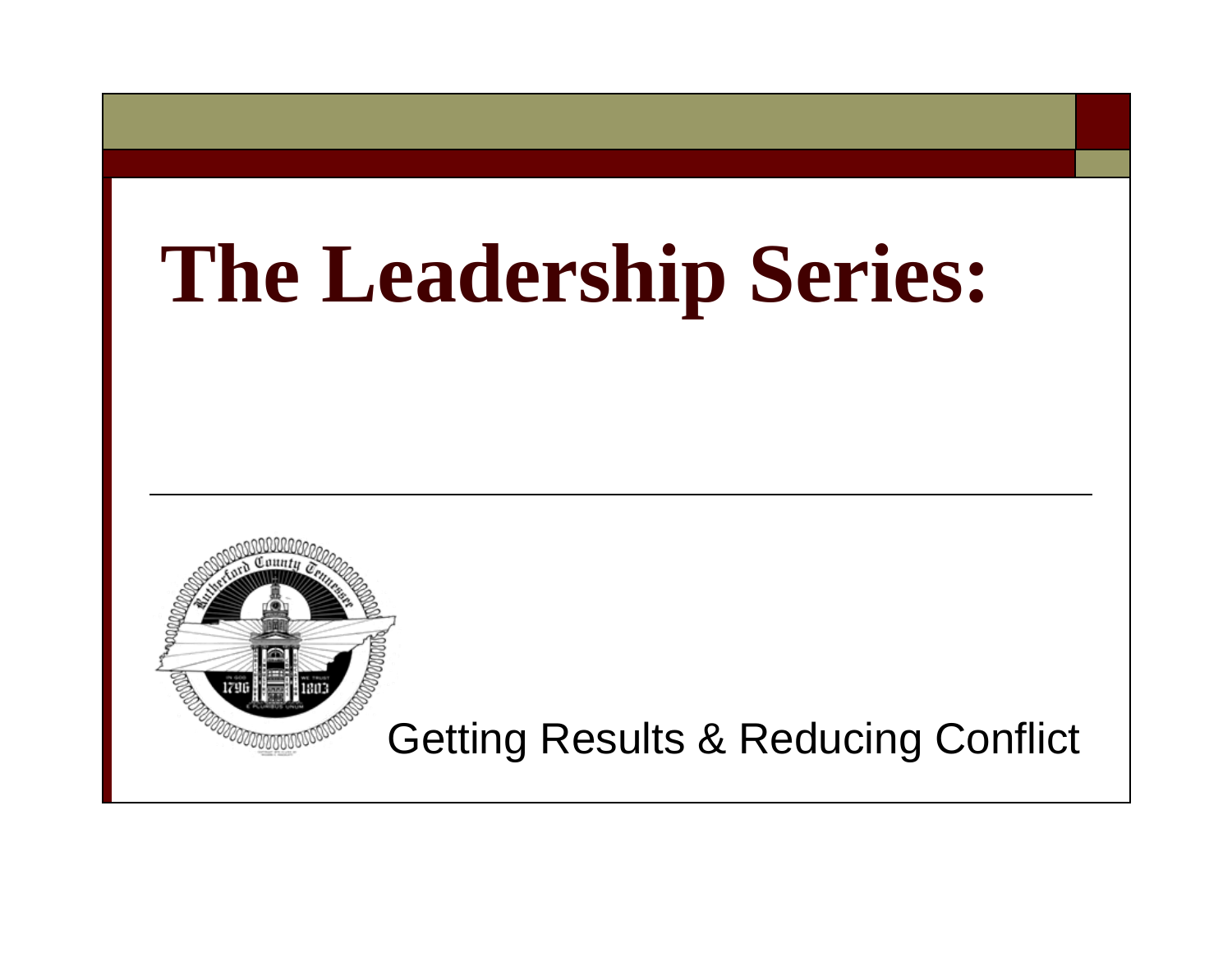## **Objectives**

Upon completion of this training, you will be able to…

- □ Understand the bases of power
- Choose an effective influence strategy to fit the situation
- □ Practice healthy conflict resolution techniques
- Use negotiation to create a win-win outcome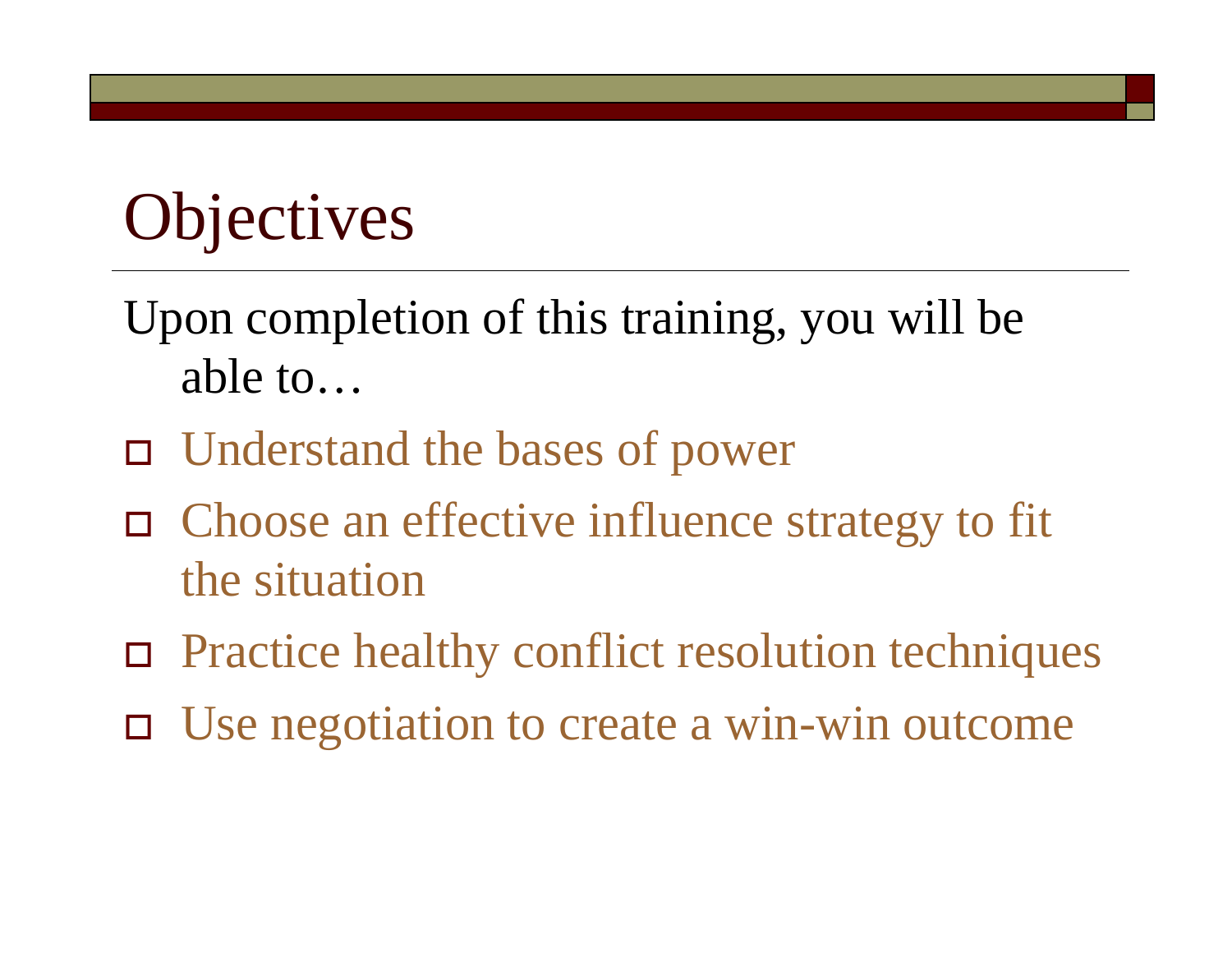### What is Power?

- **Power** is "the capacity to produce effects on others, and get compliance."
- Power is actually a function of the leader, the followers, and the situation.



- How confident or knowledgeable is the leader?
- How much do the followers trust the leader?
- Are there clear procedures to follow or is the situation ambiguous?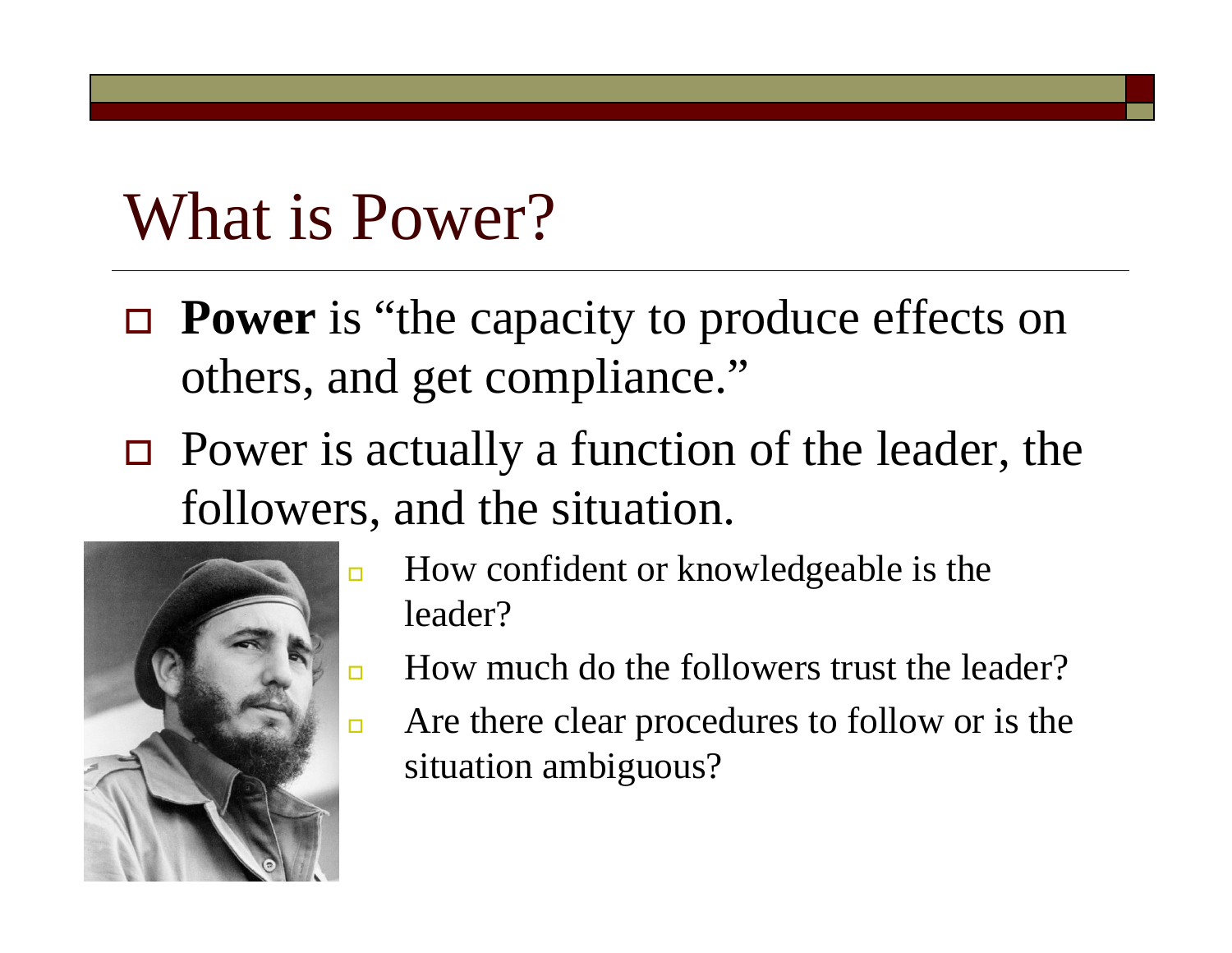#### Where Does Power Come From?



The most common description of power comes from French & Raven (1960) who divided it into 5 different forms.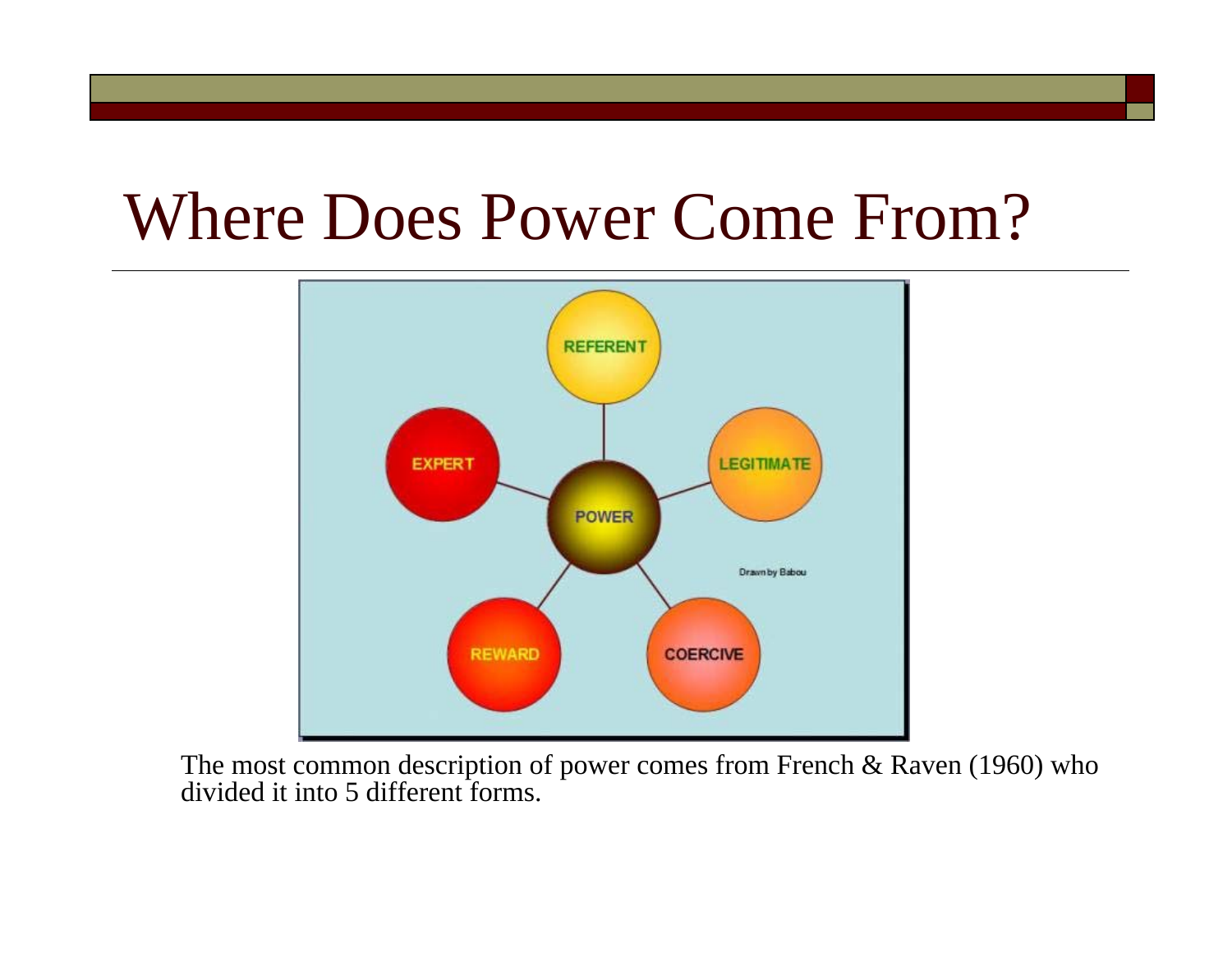#### Coercive Power

- This is the power to force someone to do something against their will. This is usually done by threats. "Do this or else!" It is the power of dictators, despots and bullies.
- $\mathcal{C}^{\mathcal{A}}$  Other forms of power can also be used in coercive ways, such as when a reward or expertise is withheld or referent power is used to threaten social exclusion.

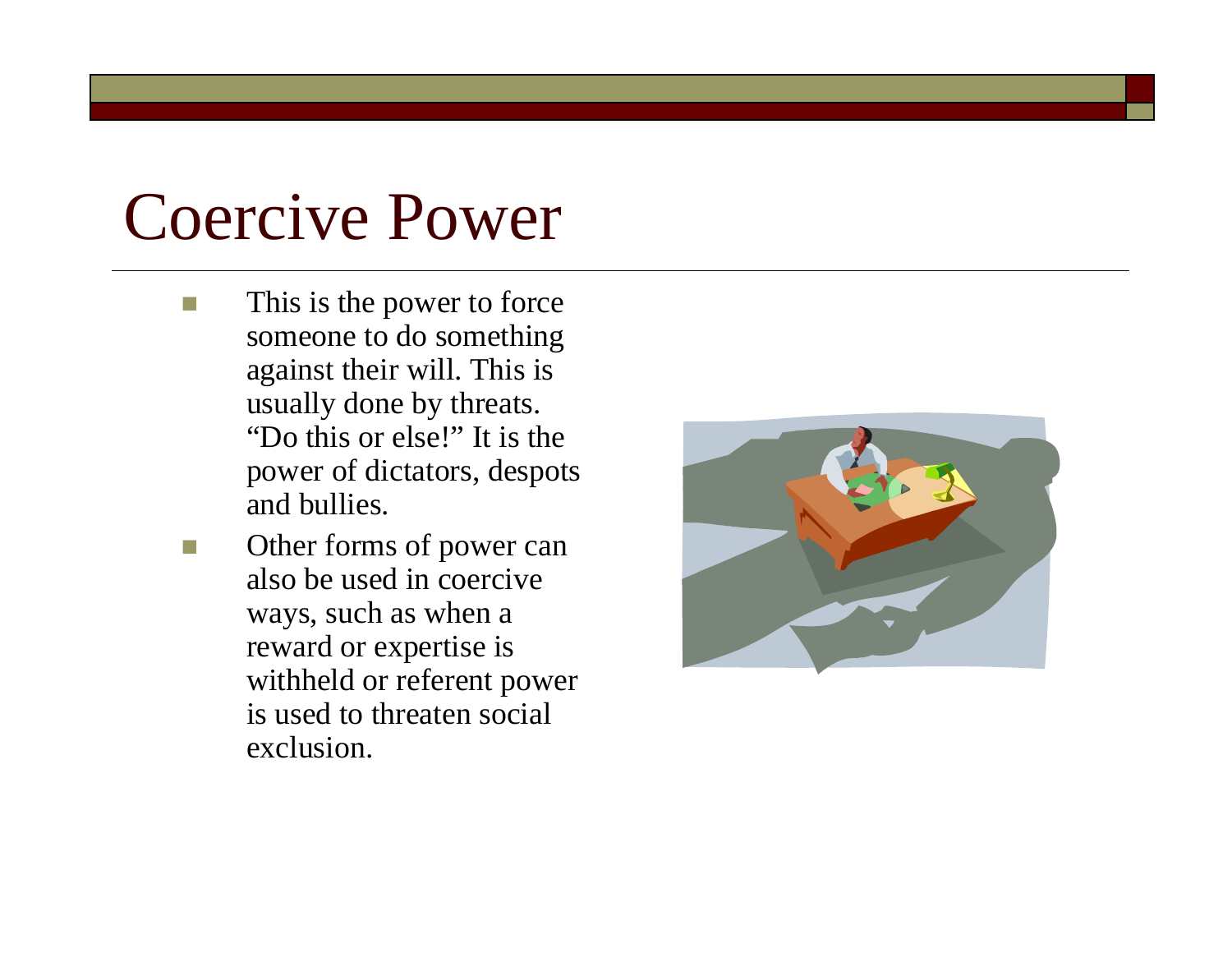#### Reward Power



- Reward power is the ability to give other people what they want, and ask them to do things for you in exchange.
- One of the main reasons we work is for the money we need to conduct our lives. However, there are other forms of reward. Anything we find desirable can be a reward, from vacation time to a pat on the back.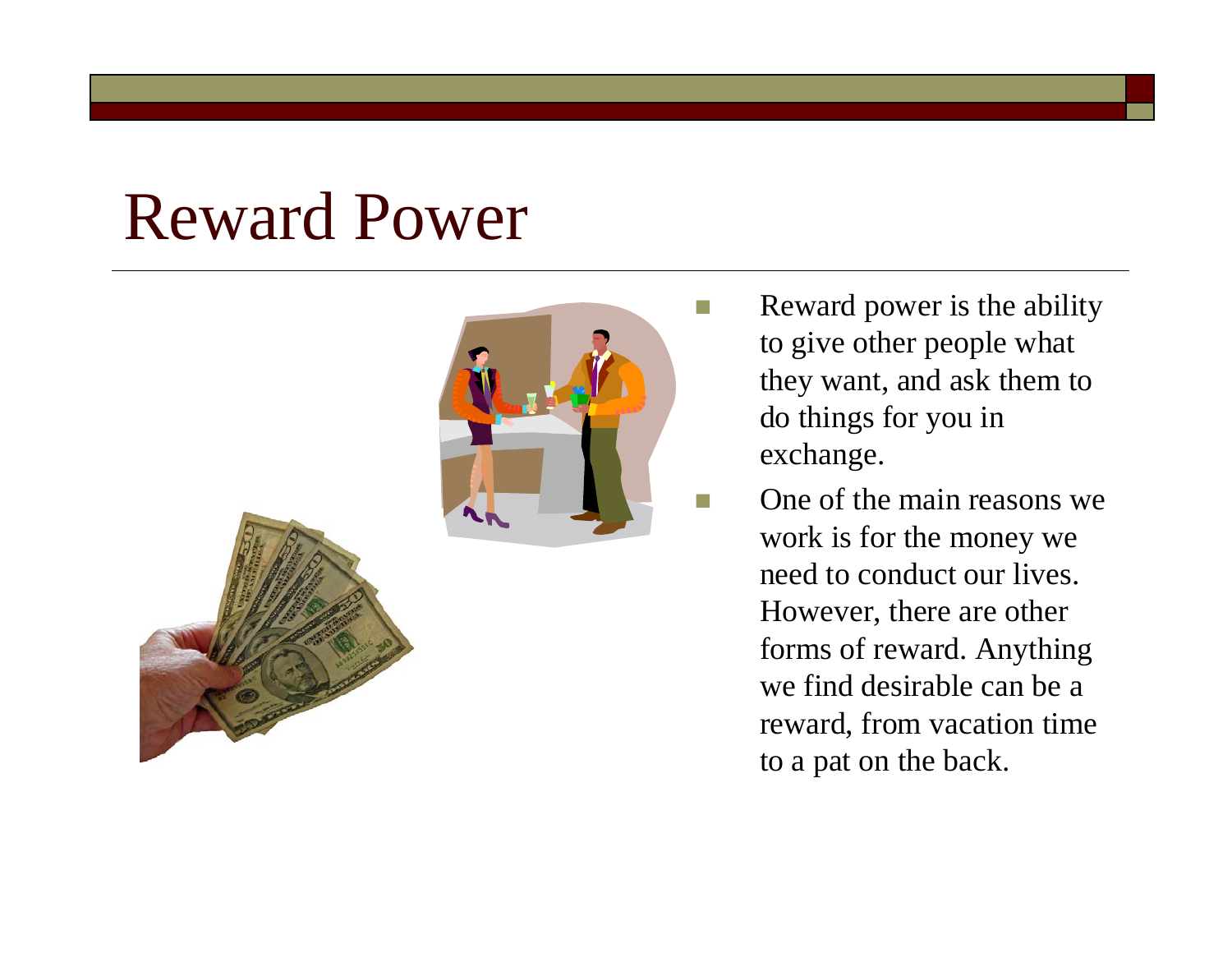## Legitimate Power

- Legitimate power is that which is invested in a role. The President, a police officer, and managers all have legitimate power.
- A common trap that people in such roles can fall into is to forget that people are obeying the position, not them. When they either fall from power or move onto other things, they might not still receive respect.

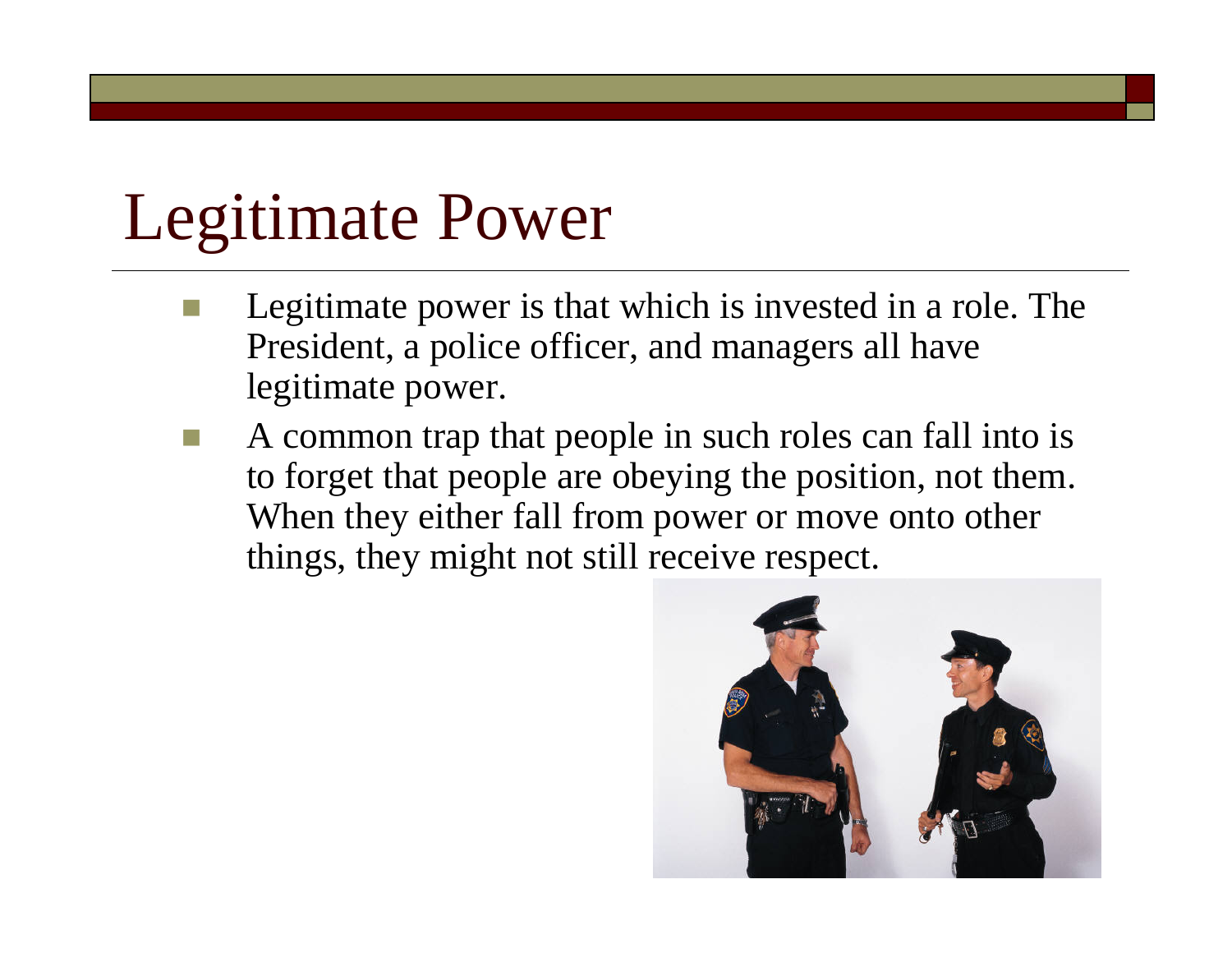#### Referent Power





- This is the power from another person liking you or wanting to be like you.
- Celebrities have this power because of their charisma and fame.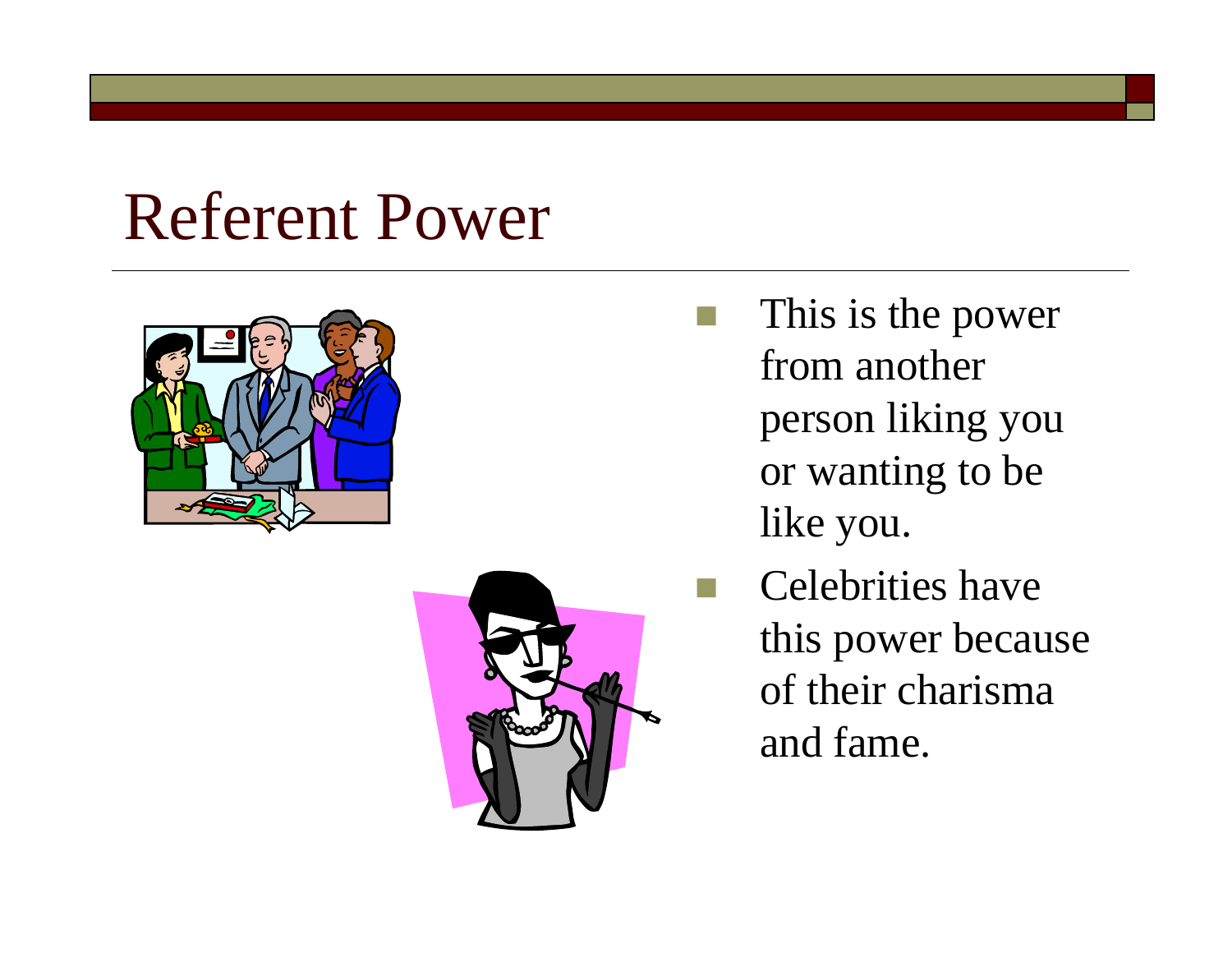## Expert Power



When you have knowledge and skill that someone else requires, then you have Expert power. This is a very common form of power and is the basis for a very large proportion of human collaboration.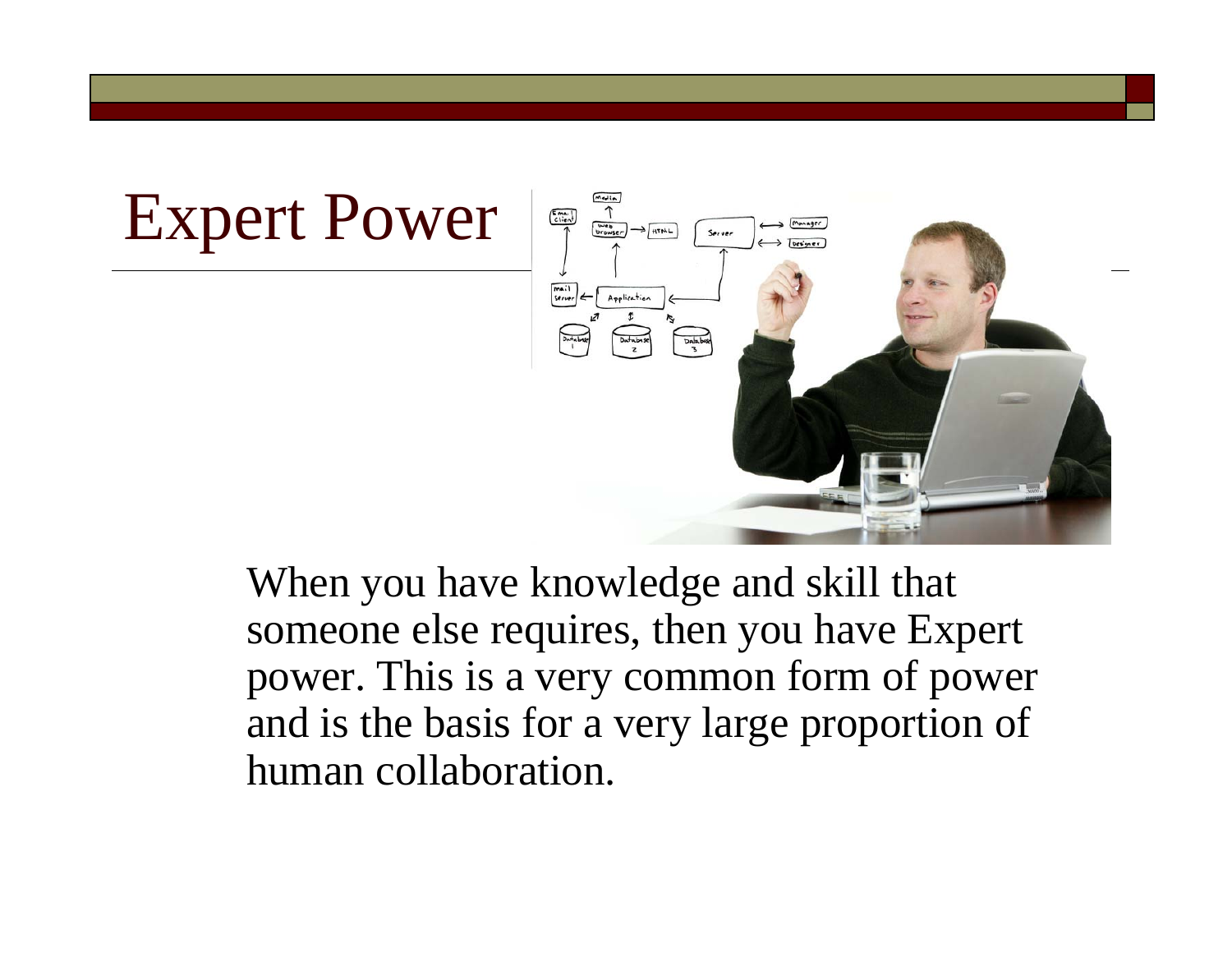## Using Influence

- $\Box$  Leaders use power every day to influence others.
- $\Box$  They do this through the use of different kinds of influence strategies.
- $\Box$  Some strategies are more effective than others.
- □ Which strategy to use depends on the situation.

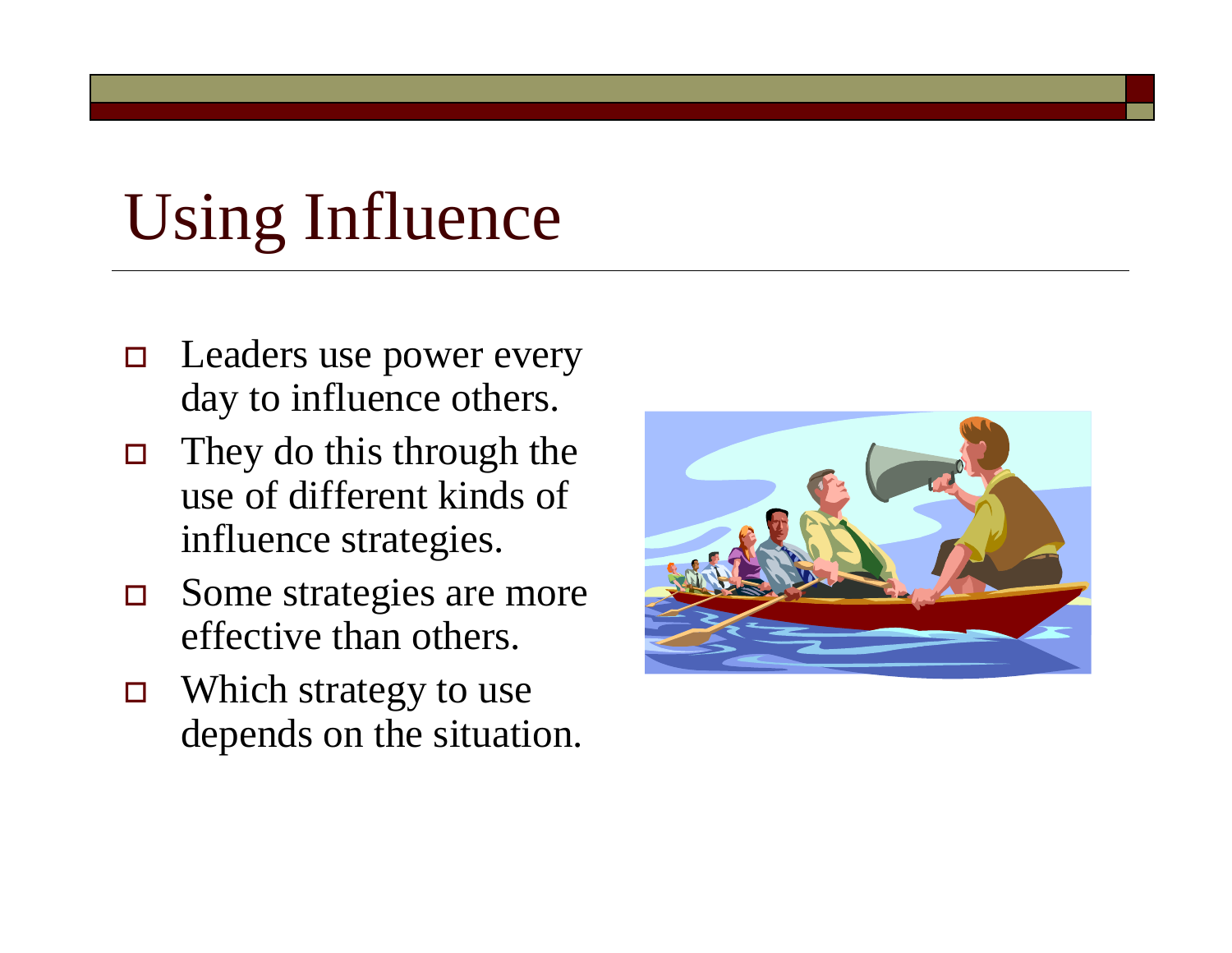## Influence Strategies

| <b>INFLUENCE STRATEGY</b>   | <b>DEFINITION</b>                                                                  |
|-----------------------------|------------------------------------------------------------------------------------|
| <b>Rational Persuasion</b>  | Use of logical arguments and factual evidence                                      |
| <b>Inspirational Appeal</b> | Appeal to values, ideals, or aspirations to arouse<br>enthusiasm                   |
| <b>Consultation</b>         | Seek participation in building a strategy, activity, or<br>change                  |
| Ingratiation                | Attempt to create favorable mood before making<br>request                          |
| Exchange                    | Offer a share of benefits or promise to reciprocate at<br>another time             |
| <b>Personal Appeal</b>      | Appeal to feelings of loyalty or friendship                                        |
| Coalition                   | Seek aid or support of others for some activity                                    |
| Legitimatizing              | Seek to establish legitimacy of request by<br>consistency with policy or tradition |
| Pressure                    | Use demands, threats                                                               |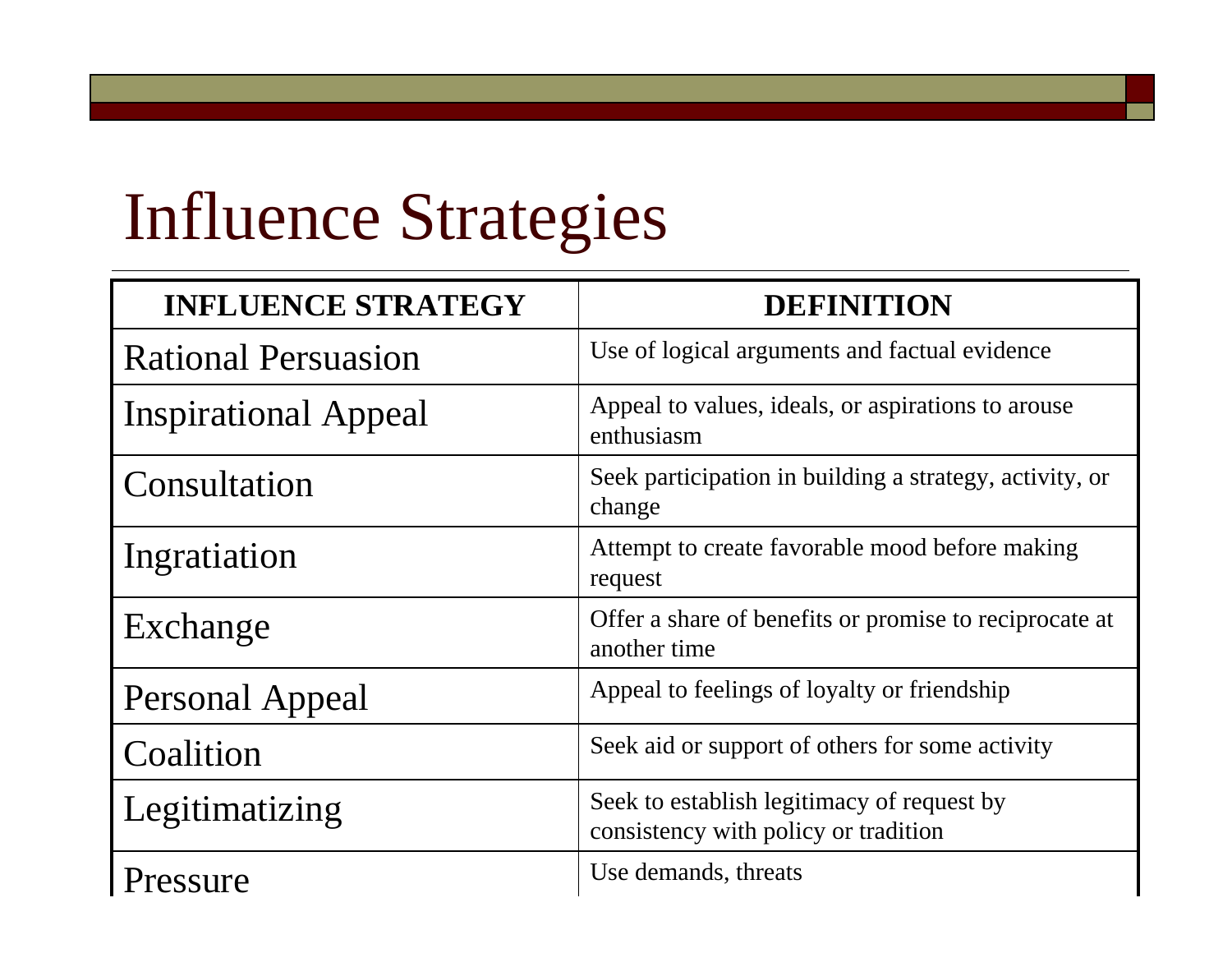#### Ineffective Influencers

- $\Box$  Coercion/Pressure often leads to resistance. Avoid using coercion except when absolutely necessary, because it is difficult to use and it is likely to result in undesirable side effects such as anxiety and resentment.
- $\Box$  The most appropriate use of coercion is to deter behavior that is very detrimental to the organization, such as illegal activities, theft, violation of safety rules, reckless behavior that endangers others, and direct disobedience of legitimate requests.

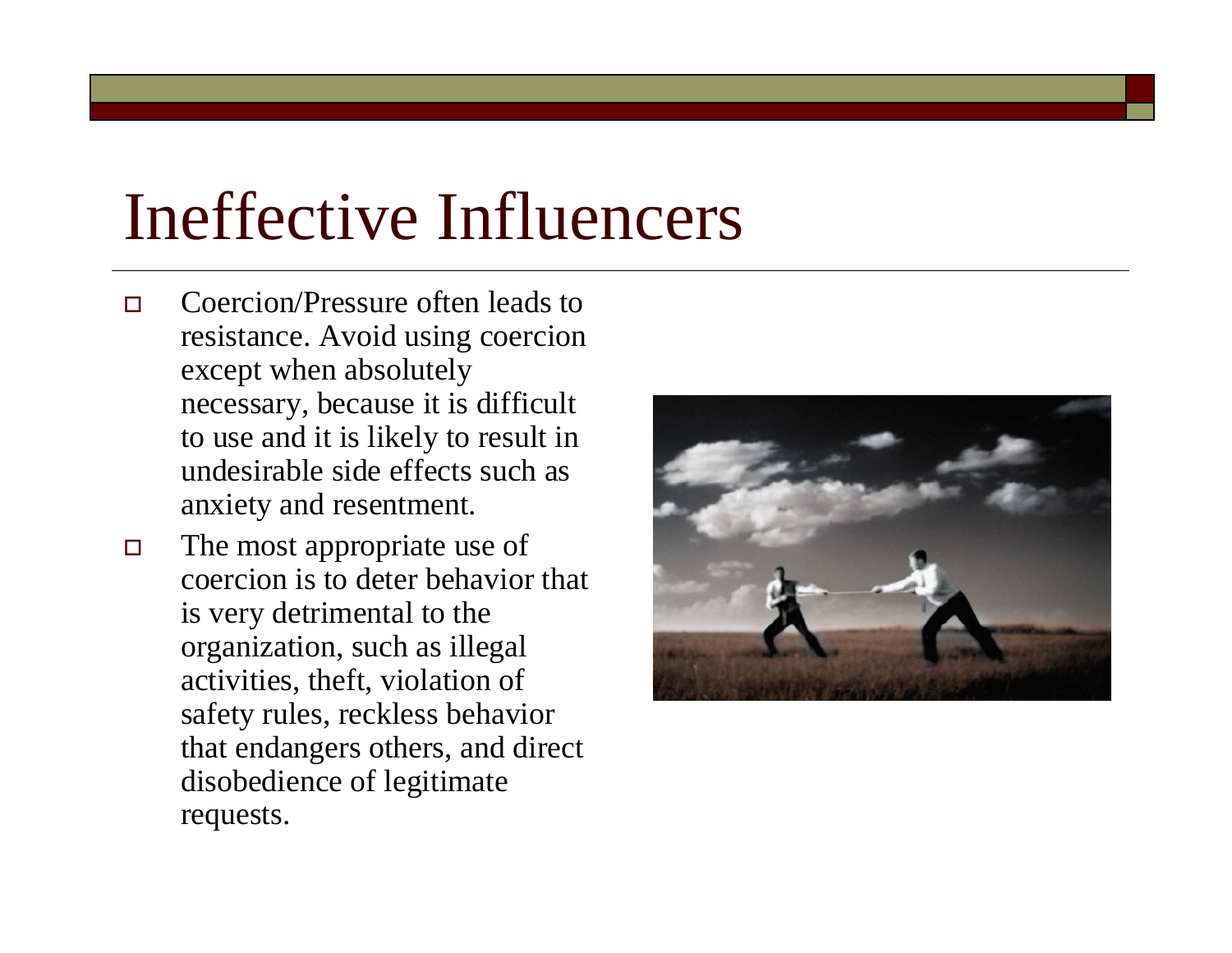#### Effective Influencers



- $\Box$  Gain a small commitment first, then ask for what you want. This is known in sales as the "foot-in-thedoor" technique.
- $\Box$  Show the other person how doing what you want benefits them.
- $\Box$  Rational persuasion & Inspirational appeals are the most effective influence tactics.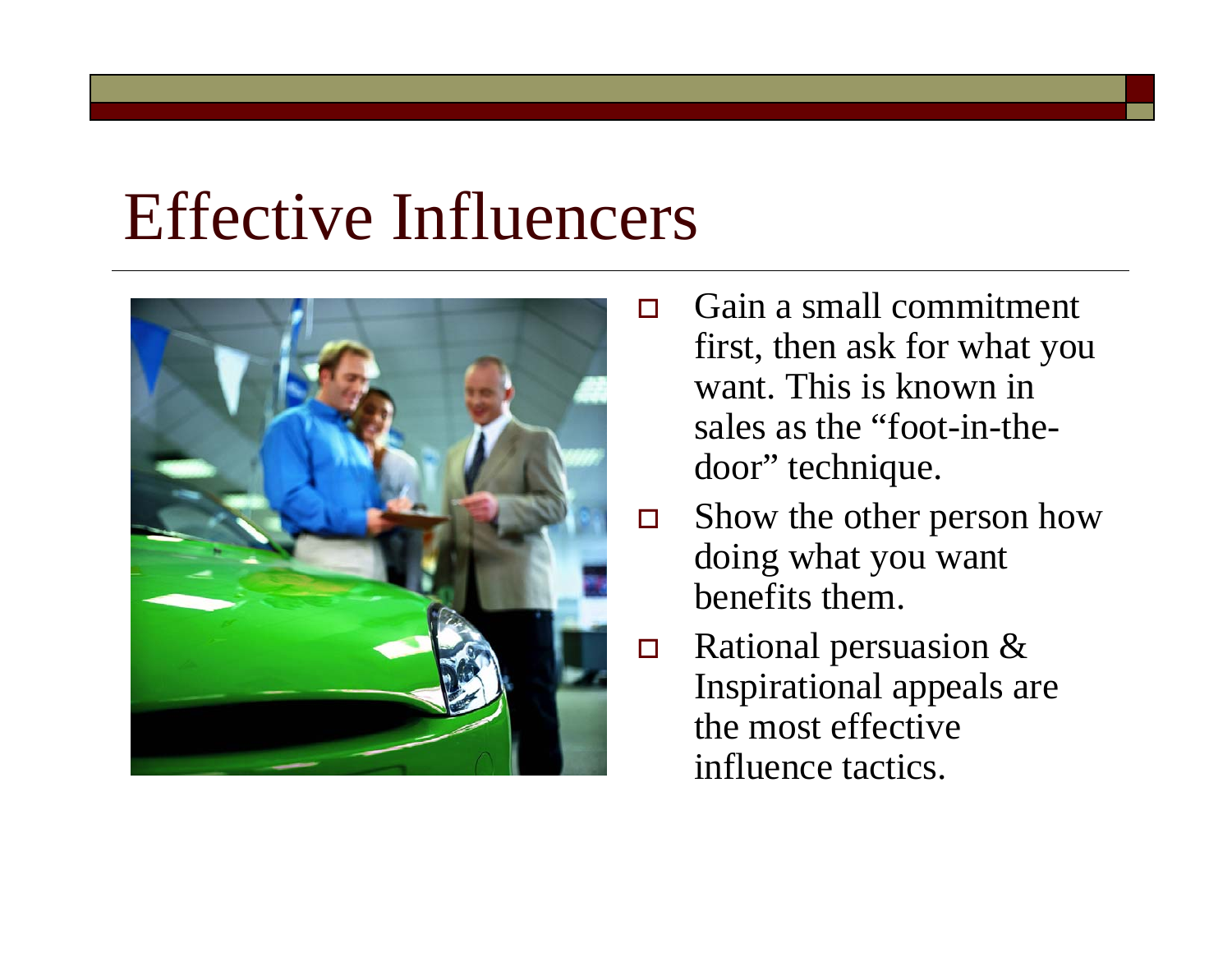#### How to Influence People

A leader's job often includes changing your employee's attitudes and behavior. Use the suggestions below to do so painlessly:

- $\Box$ Begin with praise and honest appreciation.
- $\Box$ Call attention to employee's mistakes indirectly.
- $\Box$ Talk about your own mistakes before criticizing them.
- $\Box$ Ask questions instead of giving direct orders.
- $\Box$ Let them save face.
- $\Box$ Praise the slightest improvement and praise every improvement.
- $\Box$ Give them a fine reputation to live up to.
- $\Box$ Use encouragement. Make the fault seem easy to correct.
- $\Box$ Make them happy about doing what you suggest.

(Adapted from *How to Win Friends & Influence People* by Dale Carnegie)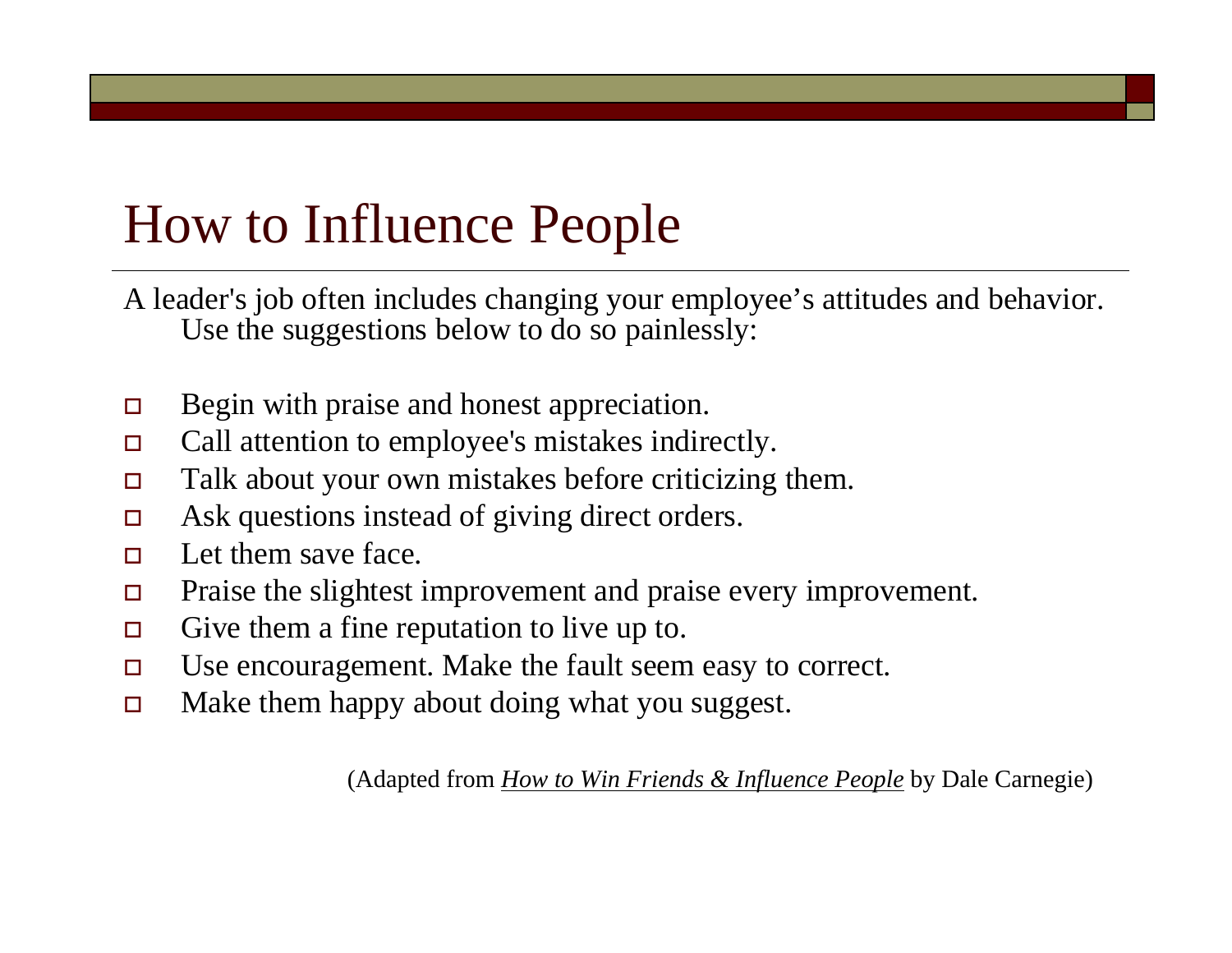# Building Rapport

- $\Box$  Rapport is achieved when two people can see the other person's viewpoint, appreciate each other's feelings, and be on the same wavelength.
- $\Box$  We all have different maps of reality – ways in which we perceive the world.
- $\Box$  We can only really trust people who look at the world the way we do. If we feel understood, we give people our trust and open up to them more easily.
- $\Box$  Taking the other person's perceptual position will help you achieve rapport and build trust.

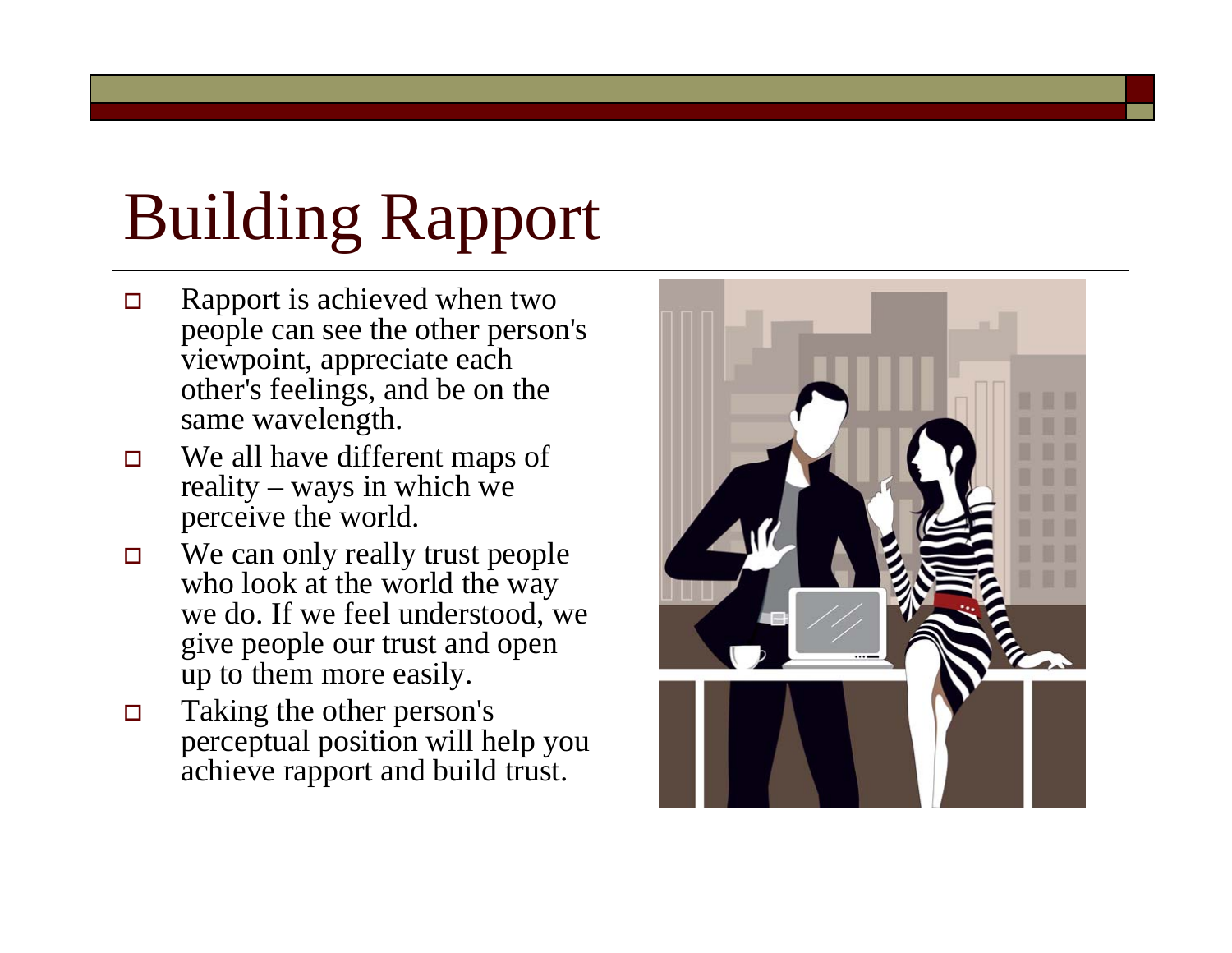## Reciprocity





- $\Box$  A basic tenet in the psychology of relationships is called the Principle of Reciprocity. This principle basically defines the human need and tendency to want to give something back when something is received.
	- When someone says "thank you", we instinctively respond with "you're welcome."
- To trigger Reciprocity, be the first to give something and make sure the other party feels that they are receiving something of value from their interaction with you.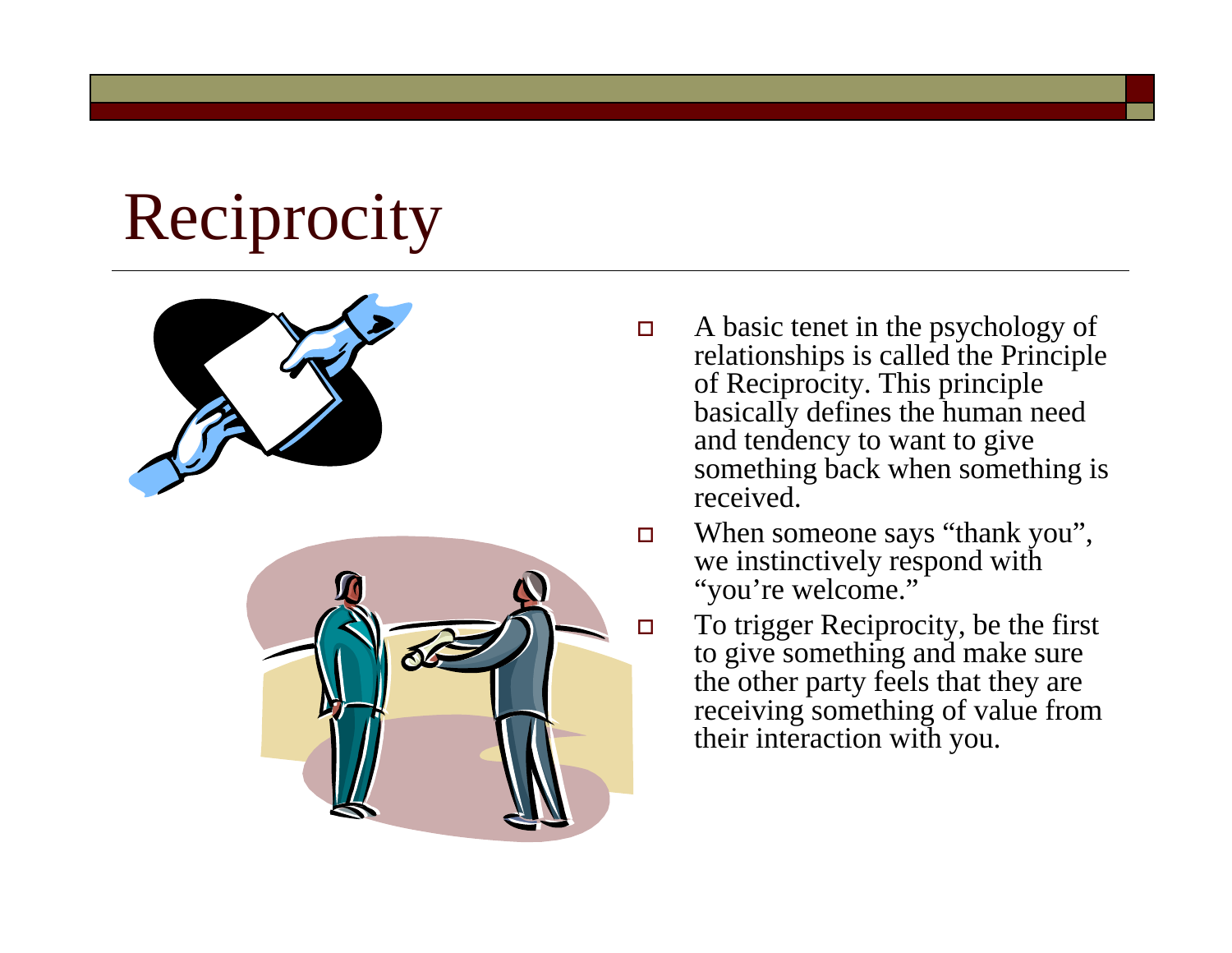#### Conflict Resolution Don'ts

- $\Box$  **DO NOT avoid the conflict, hoping it will go away.** An unresolved conflict or interpersonal disagreement festers just under the surface in your work environment.
- $\Box$  **DO NOT meet separately with people in conflict.** If you allow each individual to tell their story to you, you risk polarizing their positions.
- $\Box$  **DO NOT believe the only people who are affected by the conflict are the participants.** Everyone in the office and every employee with whom the conflicting employees interact is affected by the stress. This contributes to the creation of a hostile work environment for other employees.

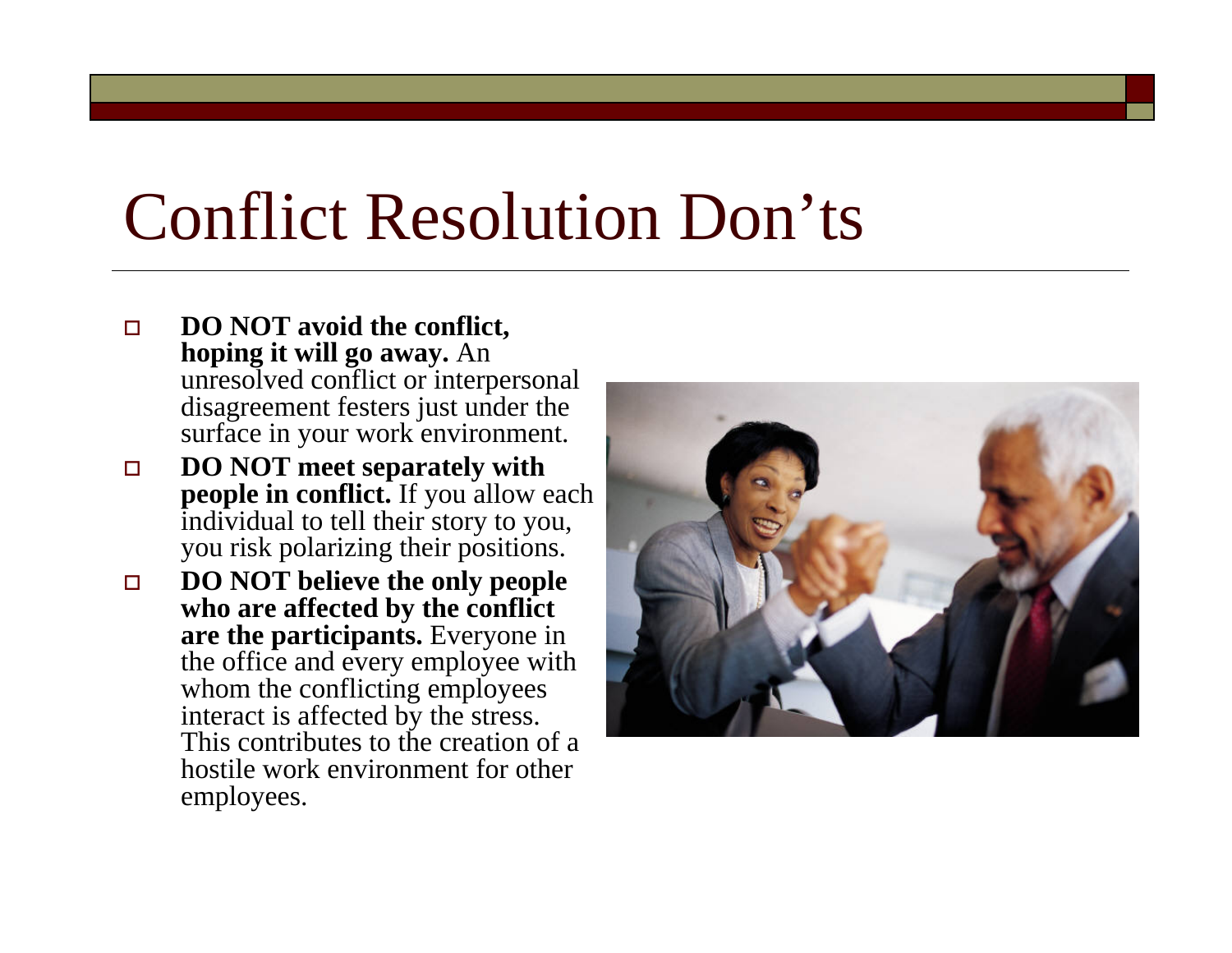#### Conflict Resolution: Do's



- $\Box$  **DO** make sure your body reflects confidence: stand up straight, look people in the eye, and relax.
- $\Box$ **DO** use a firm, but pleasant, tone.
- $\Box$  **DO** use this formula to express yourself: "When you [their behavior], then [results of their behavior], and I feel [how you feel]." For example: "When you arrive late to a meeting, it disrupts everyone and I feel disrespected."
- $\Box$  **DO** listen and ask questions! It's important to understand the other person's point of view as well.
- $\Box$ **DO** try to think win-win: see if you can find a compromise or a way for you both get your needs met.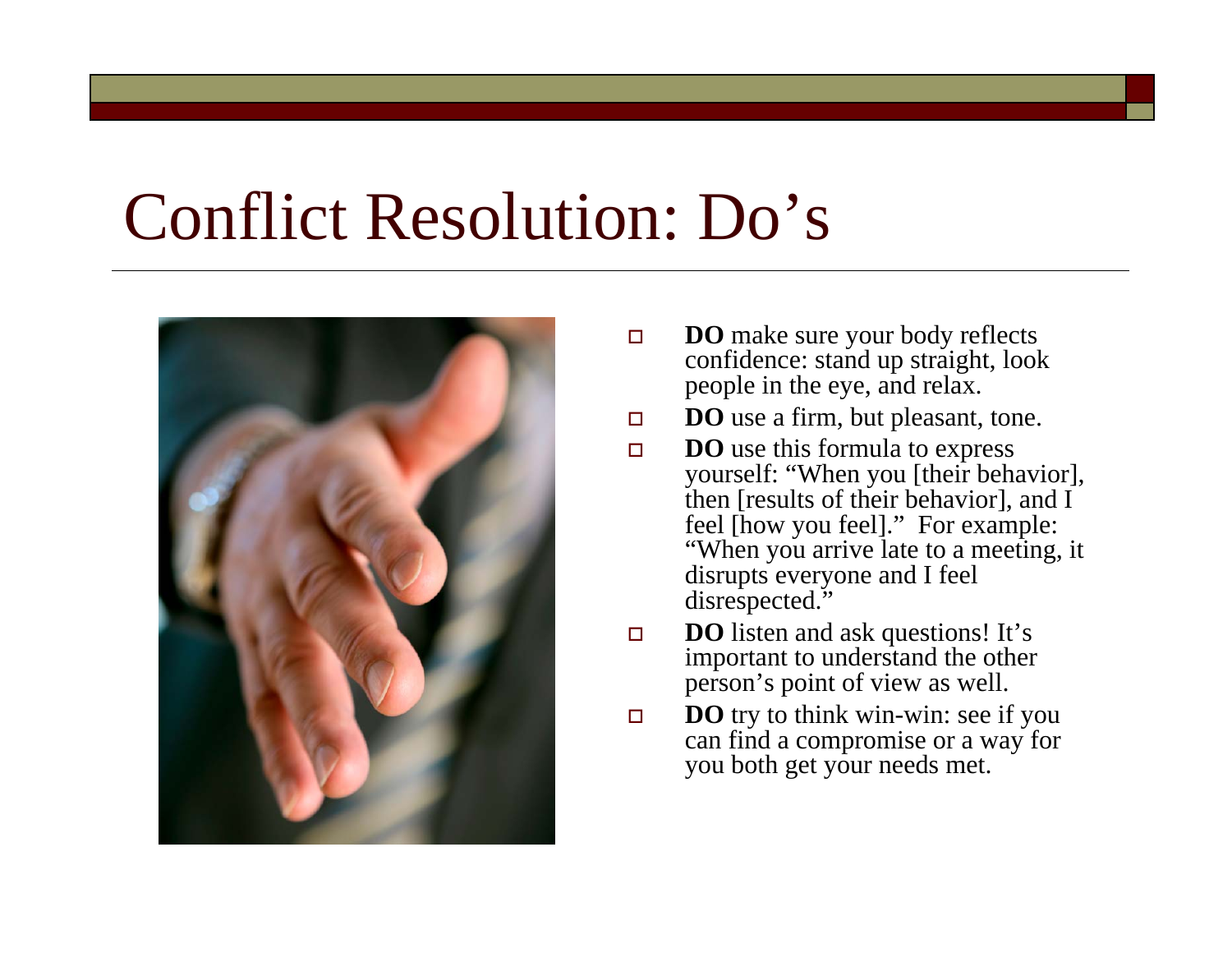## How to Resolve Conflict



- $\Box$  **Meet with the antagonists together.** Let each briefly summarize their point of view, without comment or interruption by the other party. This should be a short discussion so that all parties are clear about the disagreement and conflicting views. Intervene if either employee attacks the other employee. This is not acceptable.
- $\Box$  **Ask each participant to describe specific actions they'd like to see the other party take** that would resolve the differences. Three or four suggestions work well. An example is, "I'd like Mary to send the report to me by Thursday at 1 p.m. so I can complete my assignment by my due date of Friday at noon."
- $\Box$  **If the situation needs further exploration**, ask each participant to additionally identify what the other employee can *do more of, less of, stop doing or start doing.*
- $\Box$  **All participants discuss and commit** to making the changes necessary to resolve the conflict. Commit to noticing that the other person has made a change, no matter how small. Commit to treating each other with dignity and respect. It is okay to have reasonable disagreements over issues and plans; it is never okay to have personality conflicts that affect the workplace or make personal attacks.
- $\Box$  Let the antagonists know that you will not choose sides, that it is impossible for a person external to the conflict to know the truth of the matter. **You expect the individuals to resolve the conflicts proactively as adults.** If they are unwilling to do so, you will be forced to take disciplinary action that can lead to dismissal for both parties.
- $\Box$  Finally, **assure both parties that you have every faith in their ability to resolve their differences** and get on with their successful contributions within the organization. Set a time to review progress.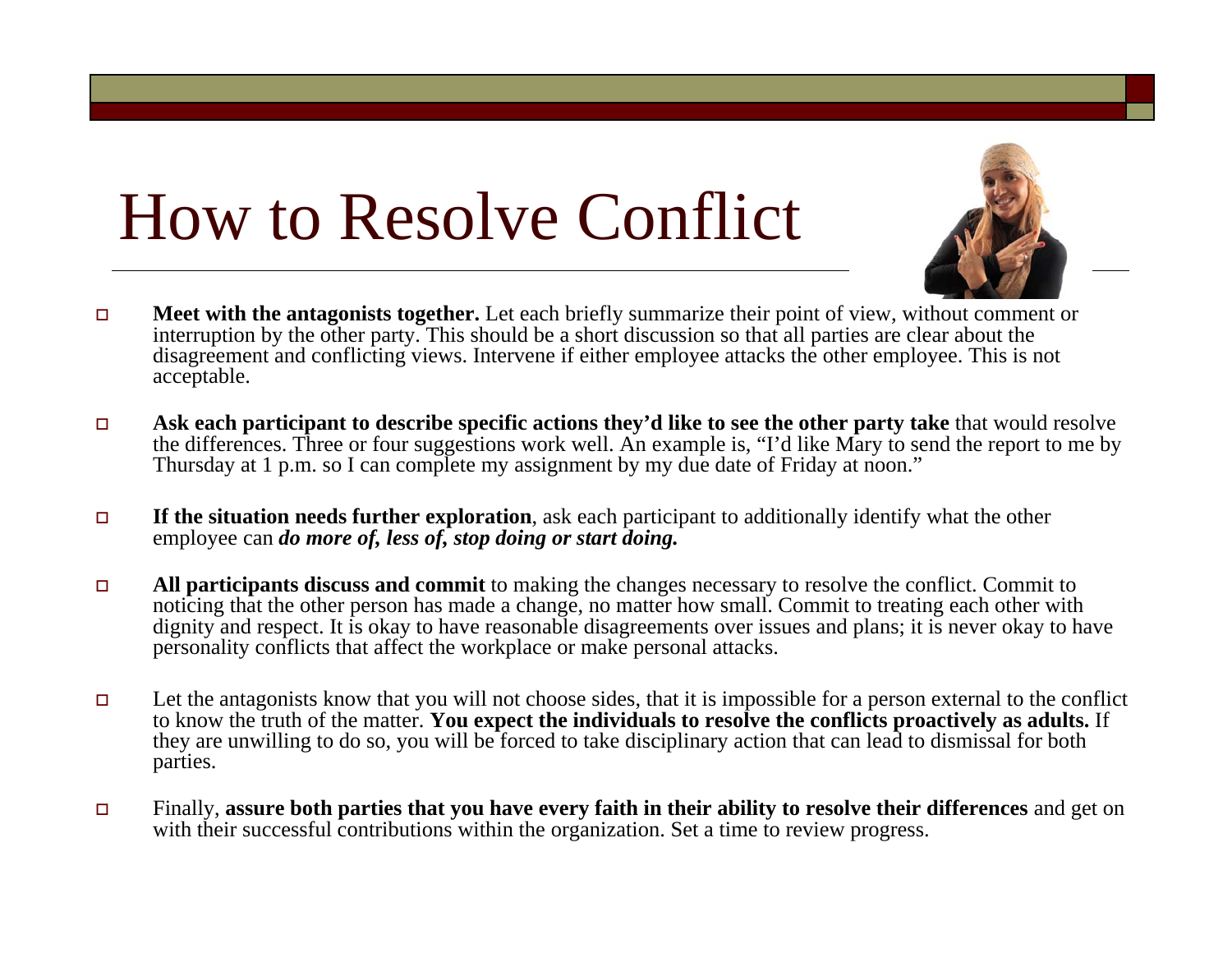## Negotiation



- $\Box$  Negotiation is a fact of life. Everyone negotiates something every day.
- $\Box$  Any method of negotiation may be judged by three criteria:
	- H Should produce wise agreement if agreement is possible;
	- Should be efficient;
	- n. Should improve or at least not damage the relationship between the parties.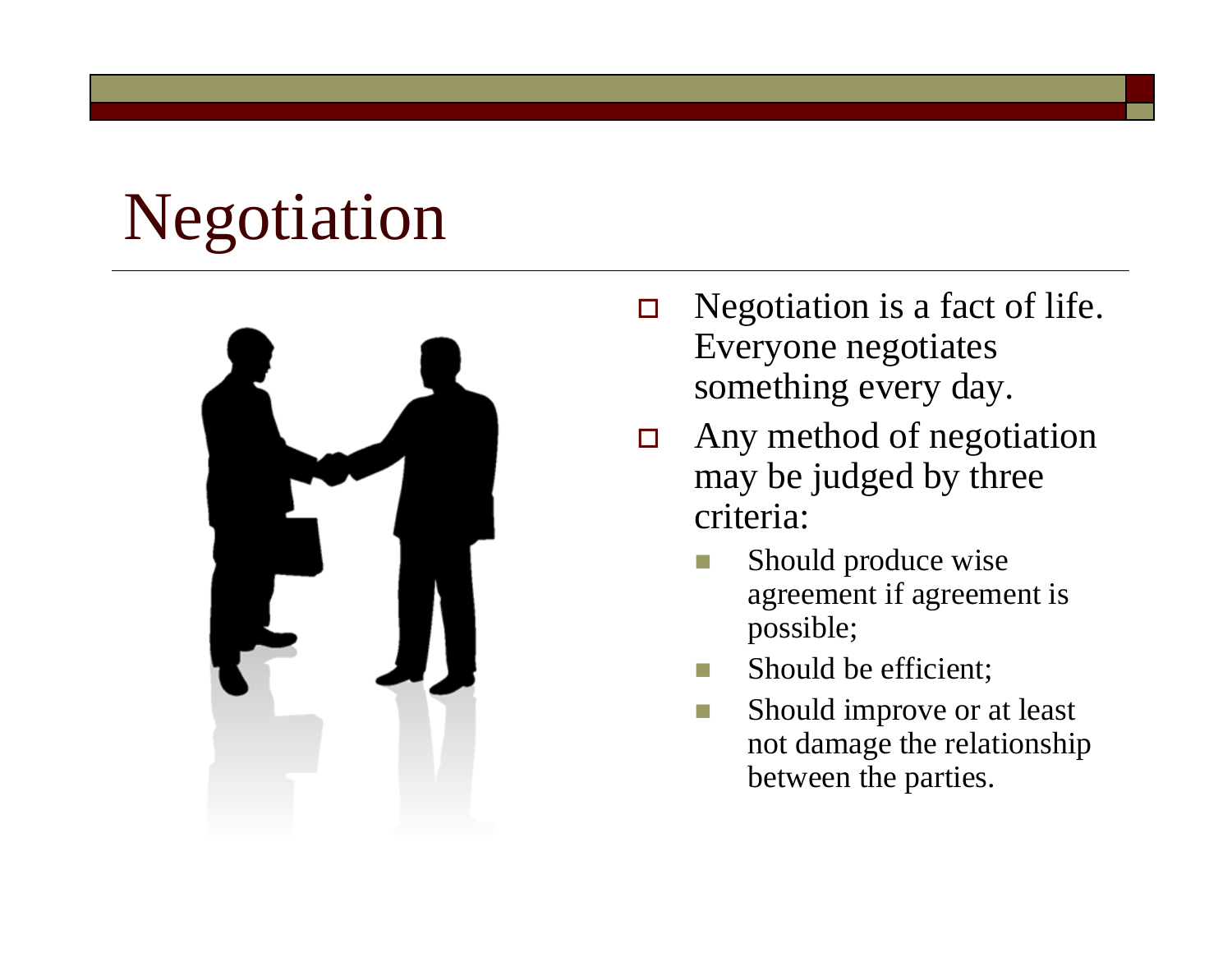## Negotiation

- $\Box$  Use questions
	- Unlike statements, questions offer no position to attack.
	- Questions do not criticize, they educate.





- $\Box$  Use silence
	- People tend to feel uncomfortable with silence.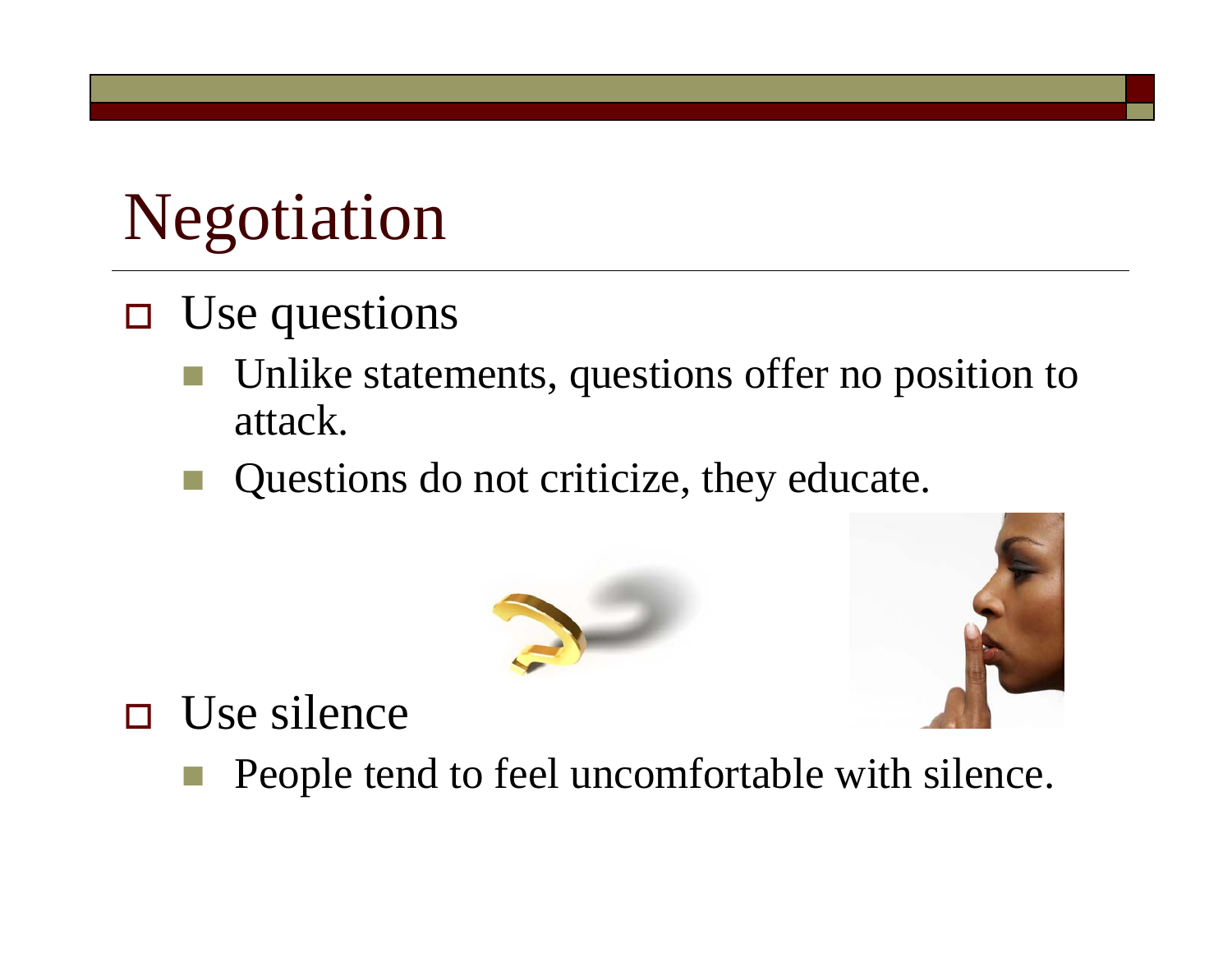## Principled Negotiations

#### **Four basic points:**

- T. (1) Separate the people from the problem.
- n. (2) Focus on interests, not positions.
- $\sim$  (3) Generate a variety of possibilities before deciding what to do.
- (4) Insist that the result be based on some objective standard.



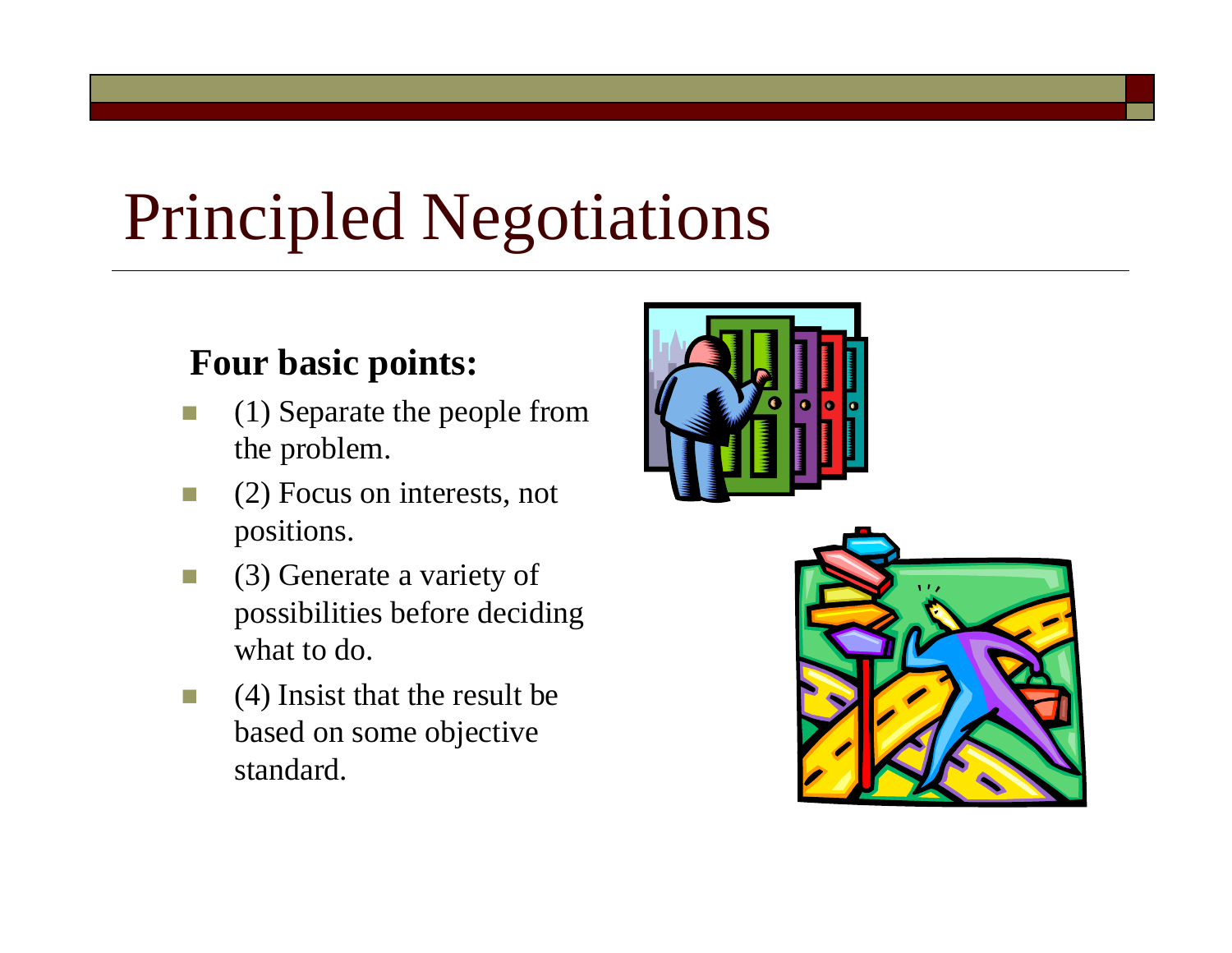#### Separate the People from the Problem

- П Discussions of the facts can become entangled with the emotions of an issue.
	- Statement may be intended to identify a problem but may be heard as an attack.
	- m. People draw inferences from comments that become "facts" about other individual's intentions and attitudes.
		- $\Box$ Perceptions:



- Conflict lies in each side's perception of the problem.
- Ability to see the situation as the other side sees it is one of the most important skills a negotiator can possess.
- Understanding other side's position does not mean agreeing with it.
- One way to deal with differing perceptions is to make them explicit and discuss them.
	- Allow "face-saving"—reconciling an agreement with principle and self-image of the negotiators.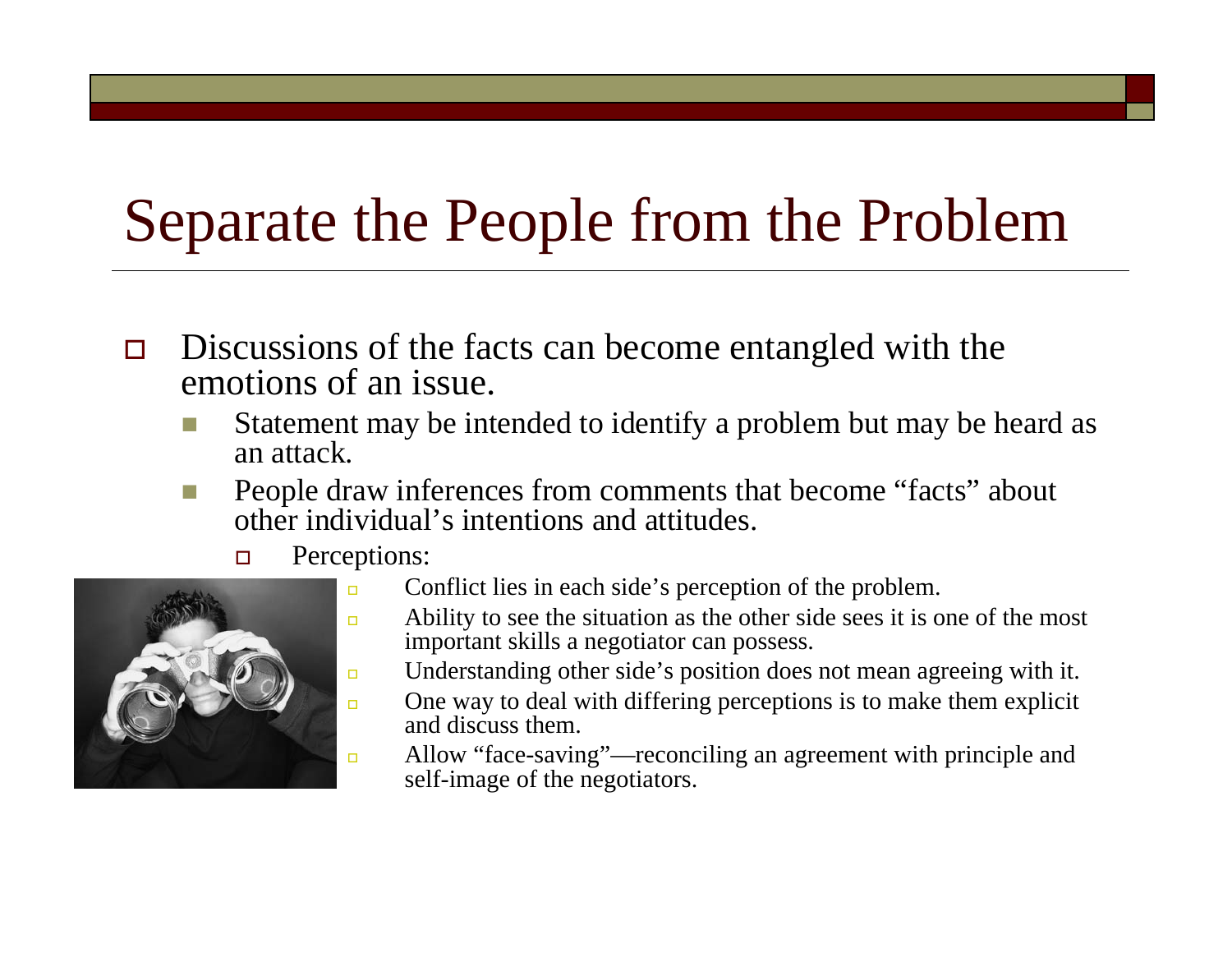### Emotions & Solutions



- Emotions:
	- Recognize and understand emotions—yours and theirs.
		- $\Box$ Identify source of emotions;
		- $\Box$ Make emotions explicit and acknowledge them as legitimate.
	- Allow other side to let off steam.
		- $\Box$ Listen without responding;
		- $\Box$ Don't react to emotional outbursts.
	- Г Use symbolic gestures.
		- $\Box$ Apologies can defuse emotions

Solutions:

- $\Box$ Listen actively.
- $\Box$ Acknowledge what other side is saying.
- $\Box$ Acknowledgement is not agreement.
- $\Box$ Talk—don't debate.
- $\Box$ Speak about yourself--not about them.
- $\Box$ Speak with a purpose.



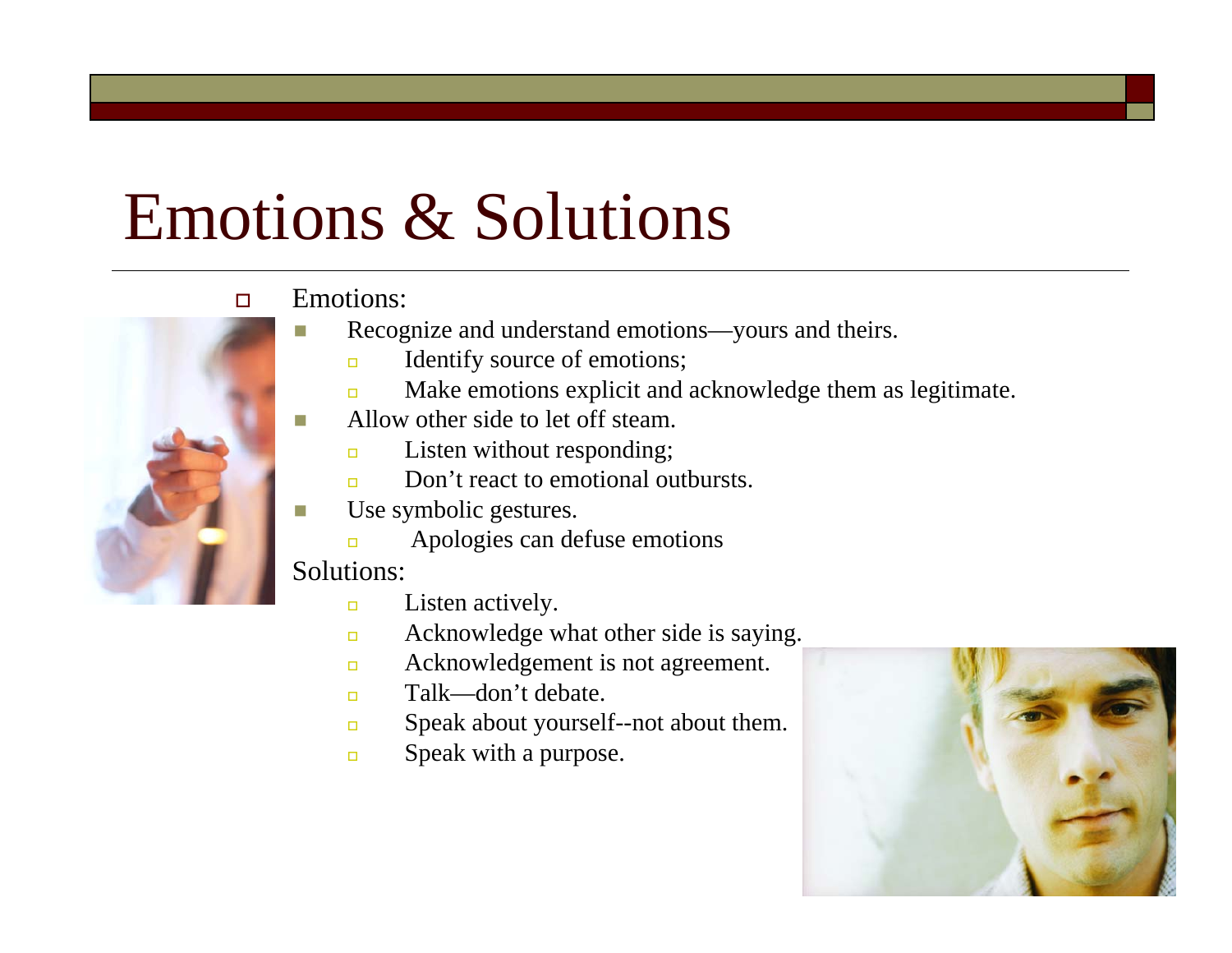## Focus on Interests, Not Positions

#### $\Box$ Interests define the problem.

- F Look for the interests behind the position.
	- $\Box$ Why does party hold that position?
	- $\Box$ Ask why not?—why hasn't other side taken the action you desire?
	- $\Box$ Look for conflicting as well as shared interests.
	- $\Box$  Prioritize your interests—consider the other side's priorities as well.
		- T. The most powerful interests are basic human needs.
		- $\overline{\phantom{a}}$  Negotiations are not likely to make progress if one side believes basic human needs threatened.
	- $\Box$  Help the other side understand how important and legitimate your interests are.
		- T. Be specific.
		- **I**  Set forth the seriousness of your concerns, without implying other side's interests are unimportant.
	- $\Box$  Acknowledge their interests as part of the problem.
		- **Tale** Demonstrate understanding of their interests.
		- Highlight shared interests.
	- $\Box$  Be concrete, yet flexible.
		- T. Remain flexible to solution that satisfies interests.

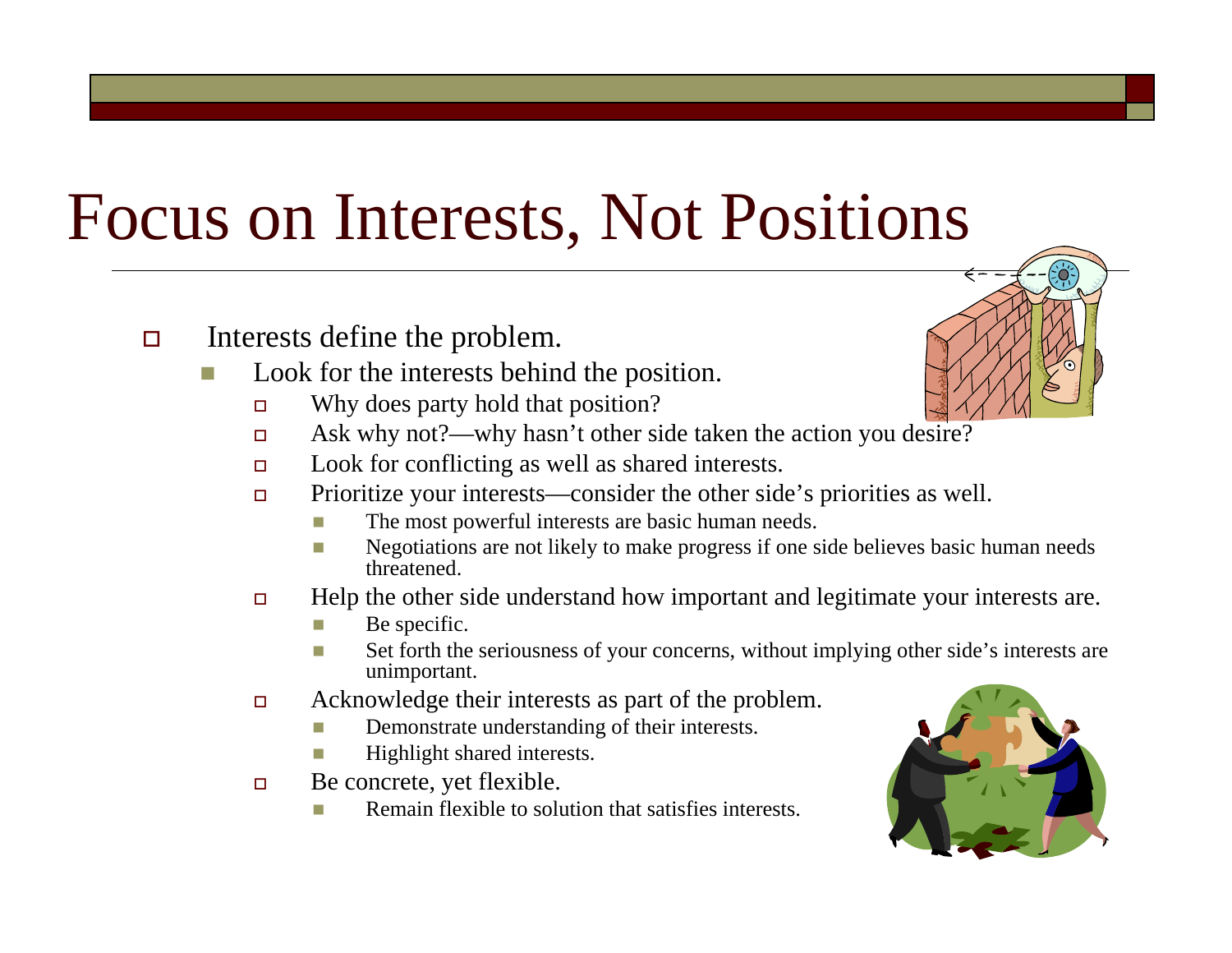## Create Options for Mutual Gain

#### $\Box$ Four major obstacles that inhibit creation of options:

- $\Box$ Premature judgment;
- $\Box$ Searching for the single answer;
- $\Box$ Assuming one person's gain has to result in the other's loss
- $\Box$ Thinking that "solving the problem is their problem."
- $\Box$  Four basic steps for creating options:
	- $\Box$ Step 1: define the problem.
	- $\Box$ Step 2: Analysis—diagnose causes of the problem.
	- $\Box$ Step 3: Approaches—what are possible strategies?
	- $\Box$ Step 4: Action ideas.

#### $\Box$ Creating options

- $\Box$ Separate the act of inventing options from the act of judging them.
- $\Box$ Broaden the options on the table rather than looking for a single answer.
- $\Box$  Look for mutual gain.
	- ×. Identify shared interests.
	- ×. Shared interests are opportunities.
	- Stressing shared interests can make the negotiation smoother.
- $\Box$  Make their decision easy.
	- $\Box$ Without some option that appeals to other side there will be no agreement.
	- $\Box$ Option must be viewed as legitimate.

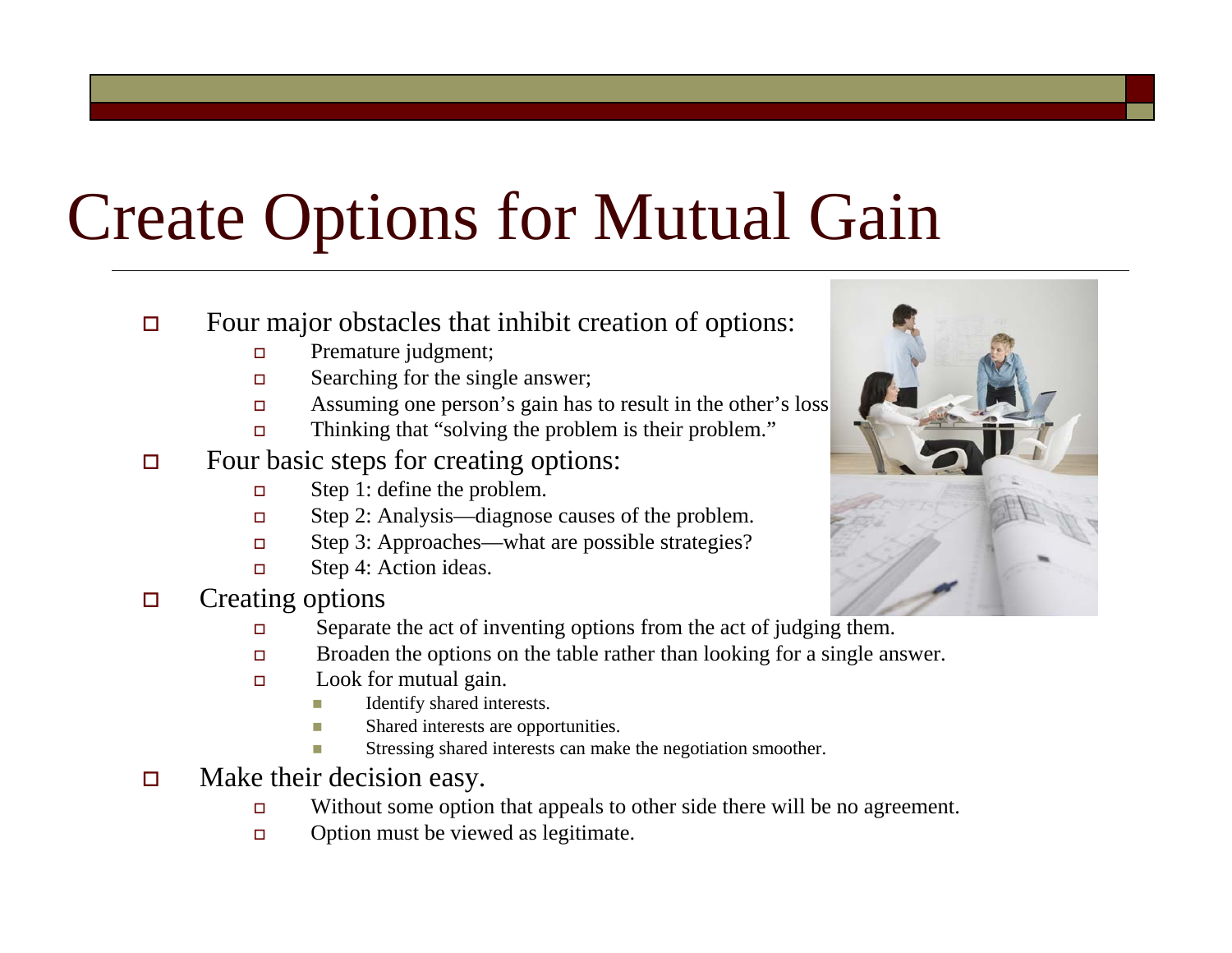## Insist on Using Objective Criteria

- $\Box$  Objective criteria are….
	- Independent of either side's will.
		- $\Box$  Fair standards for the substantive question; or
		- $\Box$  Fair procedure for resolving conflicting interests
	- Apply to both sides.